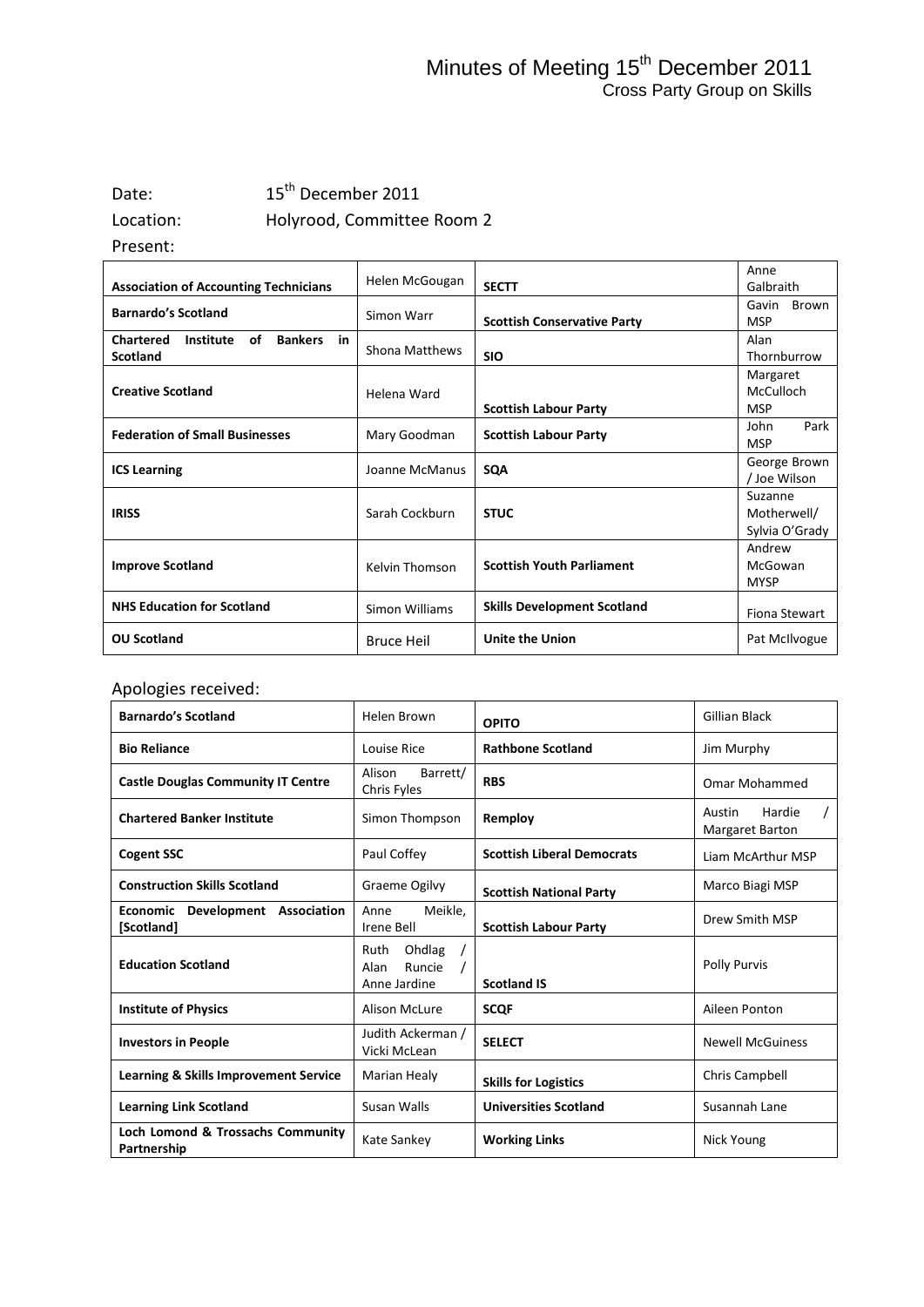#### **Agenda Items:**

#### **1 Welcome:**

John Park MSP welcomed all for attending and thanked Jenny Duncan for arranging the mince pies, and the Chartered Banker Institute for sponsoring the teas and coffees, and also for providing the Secretariat function of the CPG. JP noted that Shona Matthews would say a few words about the developments that had taken place over the last year at the Institute under item 3 of the Agenda.

#### **2 Minutes of the last meeting and matters arising**

**2.1** The Minutes of the meeting of 26<sup>th</sup> October 2011 were approved. The matters arising were noted as the ongoing discussions regarding the workplan of the CPG and the agenda had been developed around the one key workplan theme: supporting the development of skills for those already in the workforce.

#### **3 Chartered Banker Institute**

**3.1** Shona Matthews referred to the theme of the meeting agenda – looking at the ongoing development of skills for those already in employment. The Institute, like many other professional bodies, continues to work hard to support individuals in their working lives, through qualification and access to onward learning once qualified. Working in the banking sector, the Institute aims to rebuild trust in the individuals working in the banking sector by assisting them in achieving higher standards of their ethical professionalism. Shona noted that the Institute had recently worked with the 9 of the UK's main high street banks to establish a Professional Standards Board which would now work to develop clear standards of professionalism for all levels within the banking workforce, helping outline clearer pathways for ongoing development and to better define the skills needed for the future. She highlighted the fact that FE and HE should not be seen as the only resource for skills development in the workplace. However, whilst the Institute offers its own qualification framework and is an SCQF credited rating body, the Institute also actively seeks out suitable partnerships with more traditional learning establishments, for example supporting an OU Foundation Degree, an MSc with Glasgow Caledonian University, and an MBA programme through Bangor University. The Institute is always open to non traditional measures of assessment and to learn from others in developing flexible learning solutions and looked forward to the presentation from the OU.

#### **4 OU and STUC presentation**

**4.1** John Park in introducing the speakers declared his own interest having been himself involved with Union Learning. He was delighted therefore to invite Bruce Heil of Open University and Pat McIlvogue of Unite the Union to take the floor and outline the benefits of the workforce coming together to benefit from learning.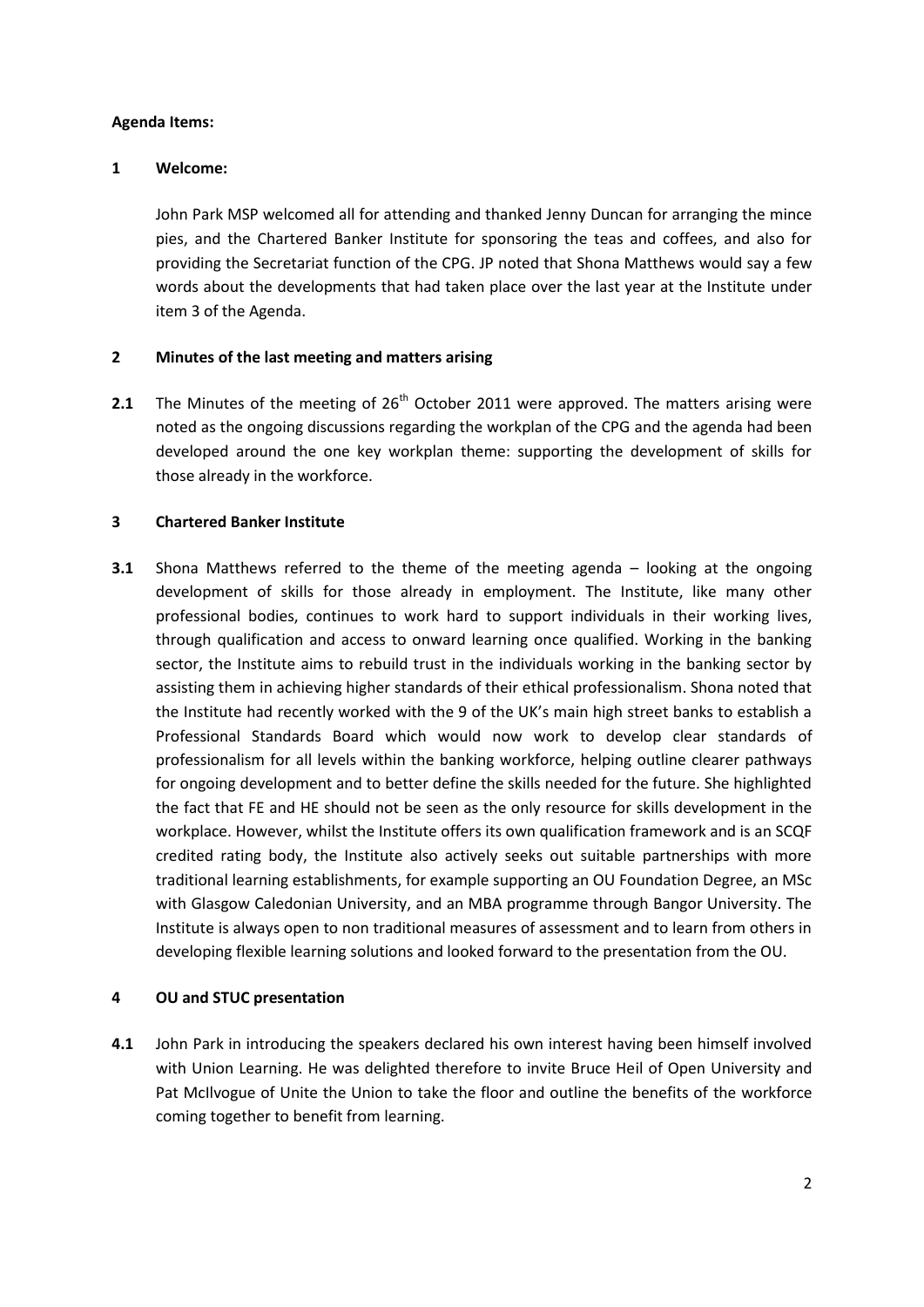Mr Heil thanks John for the opportunity to address the CPG and referred to presentation slides. The case study outlined how OU was approached to help offer a degree in Engineering to workers on the shop floor to help get better engagement from staff and to make better use of their skills.

Mr Heil provided some background on the OU highlighting the fact that approximately 80% of its students are in employment, and that OU operates an open entry approach to its courses. OU also links with FE provides to support the move, for example from an HNC to an Engineering degree. Working organisations such as Unite has helped the OU in delivering learning opportunities into the workplace.

Pat McIlvogue of Unite the Union explained the roll Union Learning took in helping the delivery of learning in the workplace. As many worked have been out of formal education for so long, it was important that the learning environment was friendly and familiar. Other considerations included shift patterns, and encouraging older workers to re-engage with learning. Mr McIlvogue noted that most employers train to match business needs. However skills were underutilised with knowledge and skills often formally unaccredited. Union Learning representatives seek to drive the learning from the bottom up; to facilitate collective bargaining and set the parameters for the learning. They engage the workforce through surveys and meetings to identify their needs. If there is interest in learning then the need can be analysed. The learning rep can find out what is available, whether there is any credit transfer from previous learning and importantly if there is any commonality an approach can be made to the employer. Mr McIlvogue noted that consultants are often brought into organisations when there are underutilised skills within the business – why not tap the internal skills resource instead.

The main challenges has been to help get people back into learning and the cost of learning itself, with this often seen as a luxury not a necessity. There is no single source of funding and often the employer and employee will both contribute.

Mr Heil outlined the case study of Roll Royce. It is funded by the Scottish Funding Council's Skills Utilisation Project Fund, and contributions from the employer and employee. The project is designed to create a pathway from the shop floor to a BEng degree. This pathway did exist but for fast track individuals, not volume take up. Added to the model was a workplace support combining peers, the union rep and a tutor coming to the workplace – a model which could be replicated in other businesses. Of critical importance was to involve the line manager to ensure that the skills learned were used. This involved regular meetings, sign off for modules choices by managers and regular dialogue. Colleague advocacy has also supported an increased uptake.

So successful is the model that the OU, working with the Union, is discussing its application with three other organisations. They are also working with OPITO to look at how a similar approach might work for the ship building sector.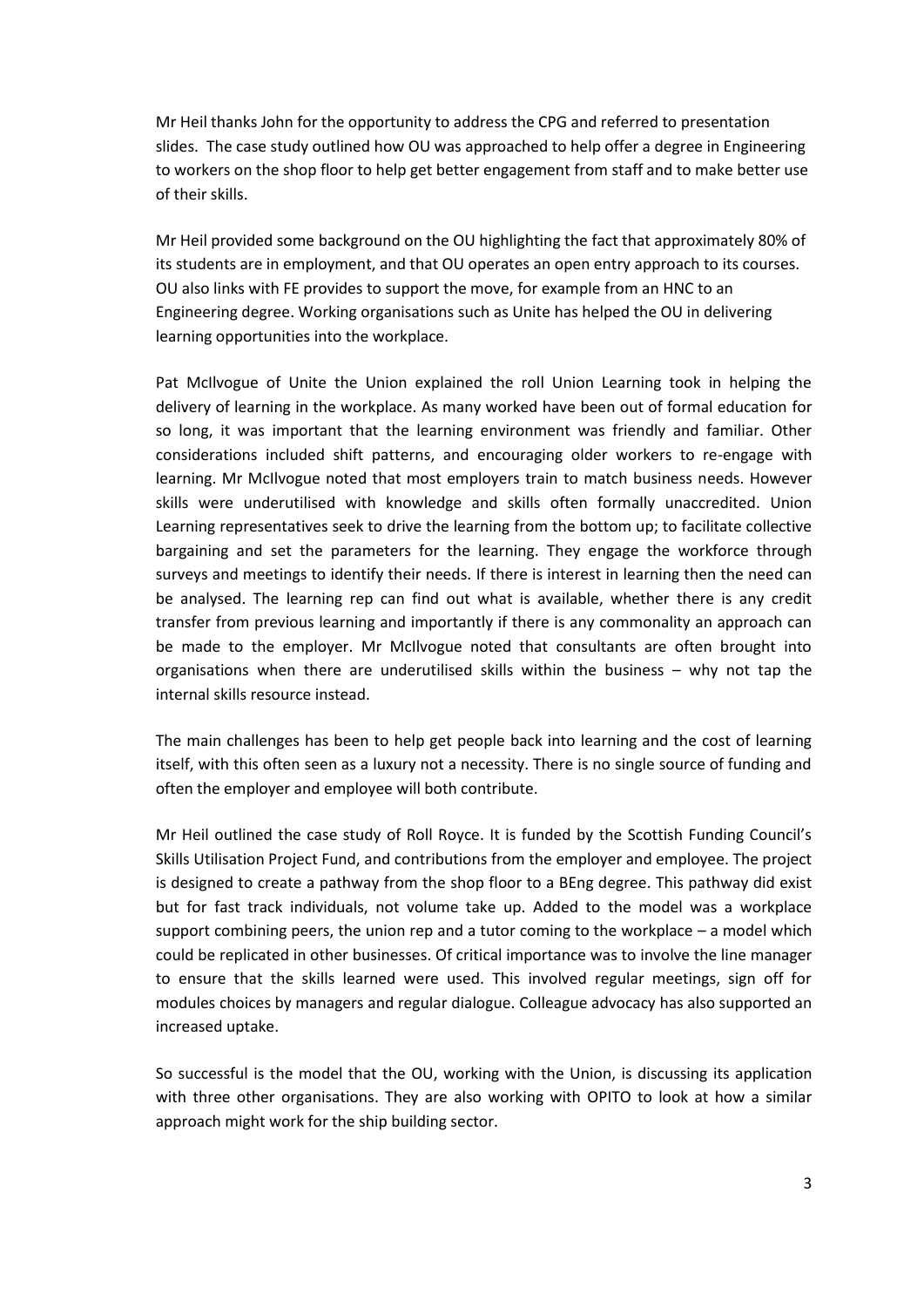Mr McIlvogue highlighted again the frequency with which training had previously only be made available to these workers when skills were required, often without support and without consideration for shift patterns and family commitments. To help get some back into work they started through social learning, languages for example, and also some ICT courses, getting the workers familiar with learning in the workplace before introducing the opportunities through the OU. Through the 'collectivised' approach retention has been high and pass marks impressive. The next step is to demonstrate the value of the new skills in the workplace – it is hard to quantify the overall business benefit but some examples of improved maths and statistical skills has made improvements to processes which have enhanced production and the delivered product. Showing the progression pathway has also been important. Mr McIlvogue closed by stating that this important and pro-active union role is not always noted despite the benefits it brings to all. He quoted the figure that 90% of the training budget is usually spent on 10% of the workforce. His experienced showed that OU was a great learning provider that could help improve this statistic and could bespoke the offering to suit the business.

Mr Heil summarised by stating that this had been a very different experience for the OU – working within the organisation. This had allowed them to ensure the development of a programme that supported better skills utilisation. In this they had benefited greatly from working with the Union and recommended their services to others. The presentation closed with a video link to testimonials from both employees and employers engaged from the Rolls Royce case study.

John Park thanks Mr Heil and Mr McIlvogue. He thought it was great to see what had changed over the last 10 years since his own involvement as a Union learning rep. He then opened the floor to questions.

- **4.2** Fiona Stewart of SDS asked what sort of split there was between the 3 funding parties. Me Heil answered that it was 1/5 from the individual, 2/5 from the employer and 2/5 from the project fund.
- **4.3** Margaret McCulloch MSP asked whether Individual Learning Accounts had been used. Mr McIlvogue replied that no, the income level was a barrier to accessing that funding.
- **4.4** Ms McCulloch also noted that there were no women shown on the testimonials and asked whether any had been involved in the programme or indeed been offered the opportunity to participate. Mr McIlvogue replied that it was a male dominated workforce in this case. One female member of staff had started the programme and this would have been representative of the overall population [approx 10% are women]. However they were seeking to engage more women in the programme. Mr Heil added that in another programme over half the participants were women. Mr McIlvogue also commented that to be a union learning rep one had to be a shop steward. In his experience where female union learning reps were involved more women did engage in the process.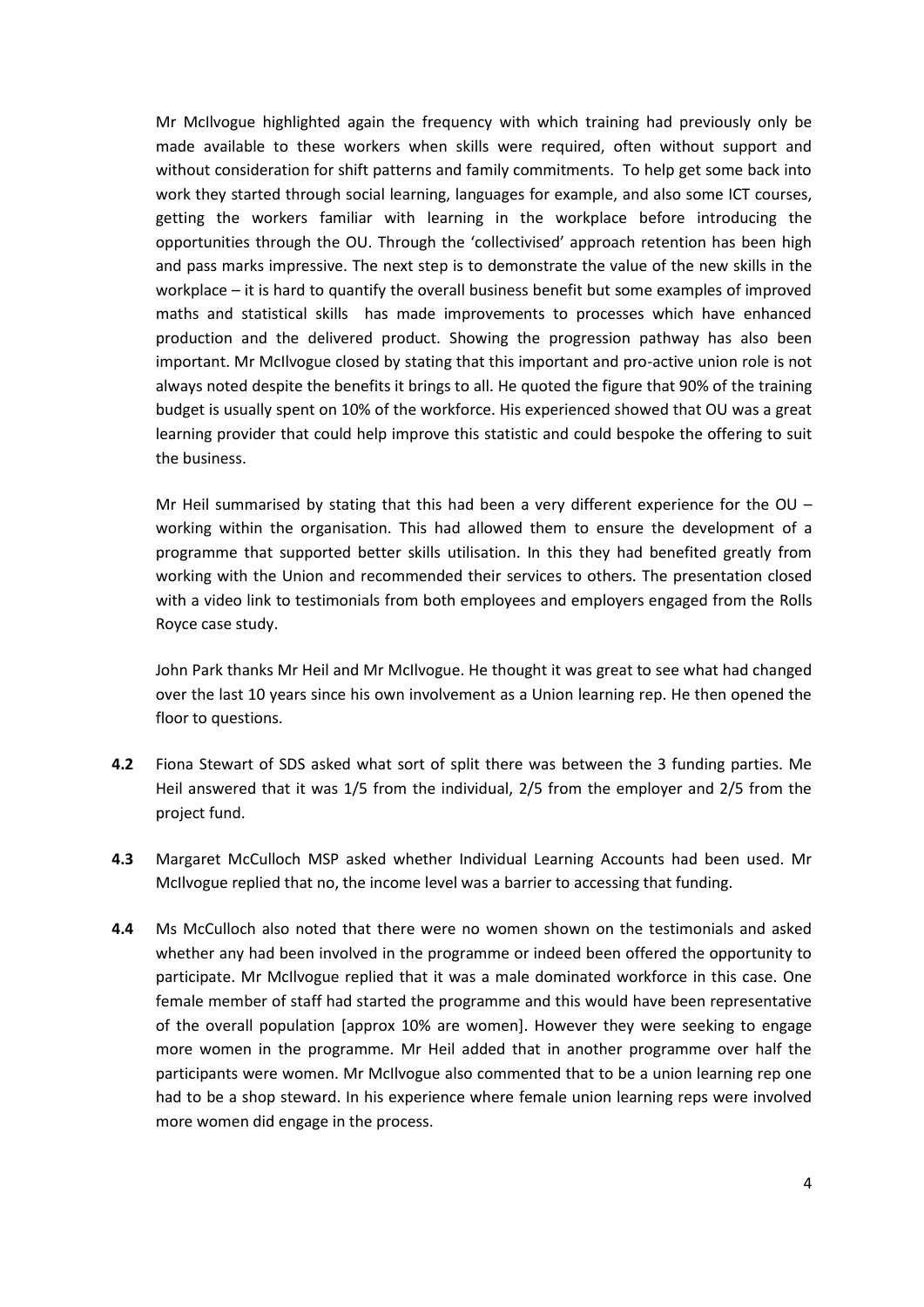- **4.5** Margaret McCulloch also noted that Rolls Royce takes on apprentices and asked whether they were offered progression to this or other degree programmes. Mr McIlvogue advised that there were other degree programmes offered particularly to harness potential but that this was for smaller groups. The aim of this project had been to open up access to others that would not normally have been supported. The apprentice programme can lead to an HNC, then HND or a degree depending on individual needs and managerial input, and noted that some have already made this progression. Mr Heil advised that OU was investigating how to create such opportunities with another employer.
- **4.6** Kelvin Thomson of Improve Scotland asked about the time commitment required of participants per week, month or year. Mr Heil explained that it was a 4 year course which generally broke down into 30 per week full time study. As a part time course it was spread over 6 years with approx. 15 hours of study per week. At Roll Royce modules were reduced in size to break-in students, building in size as they progress.
- **4.7** Helen McGougan of AAT noted that her own organisation was developing learning pathways to try to engage employees in learning again. She was interested to know more about how important it had been to initiate the process with social learning such as Spanish. Mr McIlvogue explained that the aim was to generate interest in what was available, learning being easier where there was a genuine interest and the feeling of being told to do something. Learning could then become contagious. Mr Heil added that OU offers free online learning resources without any formal assessments as a way of helping people back into learning. Joe Wilson of SQA asked whether these resources offered a credit transfer. Mr Heil explained that a discussion with SQA is needed as it was OU's understanding that some of the learning available such as 'communication' would not be at a sufficient level to attract transferable credit. Mr Wilson offered his support to look into this with Mr Heil.
- **4.8** Mary Goodman of the Federation of Small Businesses asked about flexibility. How sustainable is the programme beyond the current funding. For her members the concern would be the cost implications of flexible, tailored programmes like this as once scaled down flexibility can become less viable. Mr Heil felt similar programmes could be developed for even the smallest firms. What was important was to have the right dialogue with the manager. In some cases people were released for study during the hours of work, however OU offers flexible learning to aid study outwith working hours. With regards to long term sustainability, with other employers Unite is seeking funding or the employer is contributing. For OU they are happy to offer their time to consult to ensure the right programme is in place. Mr McIlvogue noted that some SMEs are operating the stakeholder model of the 3-way split. There real issue is that there is no single sustainable fund and often they are jumping from one pot to another. However, the users are less interested in the wiring behind the programme.
- **4.9** Fiona Stewart of SDS noted that there were now some Modern Apprenticeships at level4 and even some at level 5 for some sectors. Mr McIlvogue referred to Scotrail where there is a programme to take semi-skilled workers through adult apprenticeships. The aim is to try and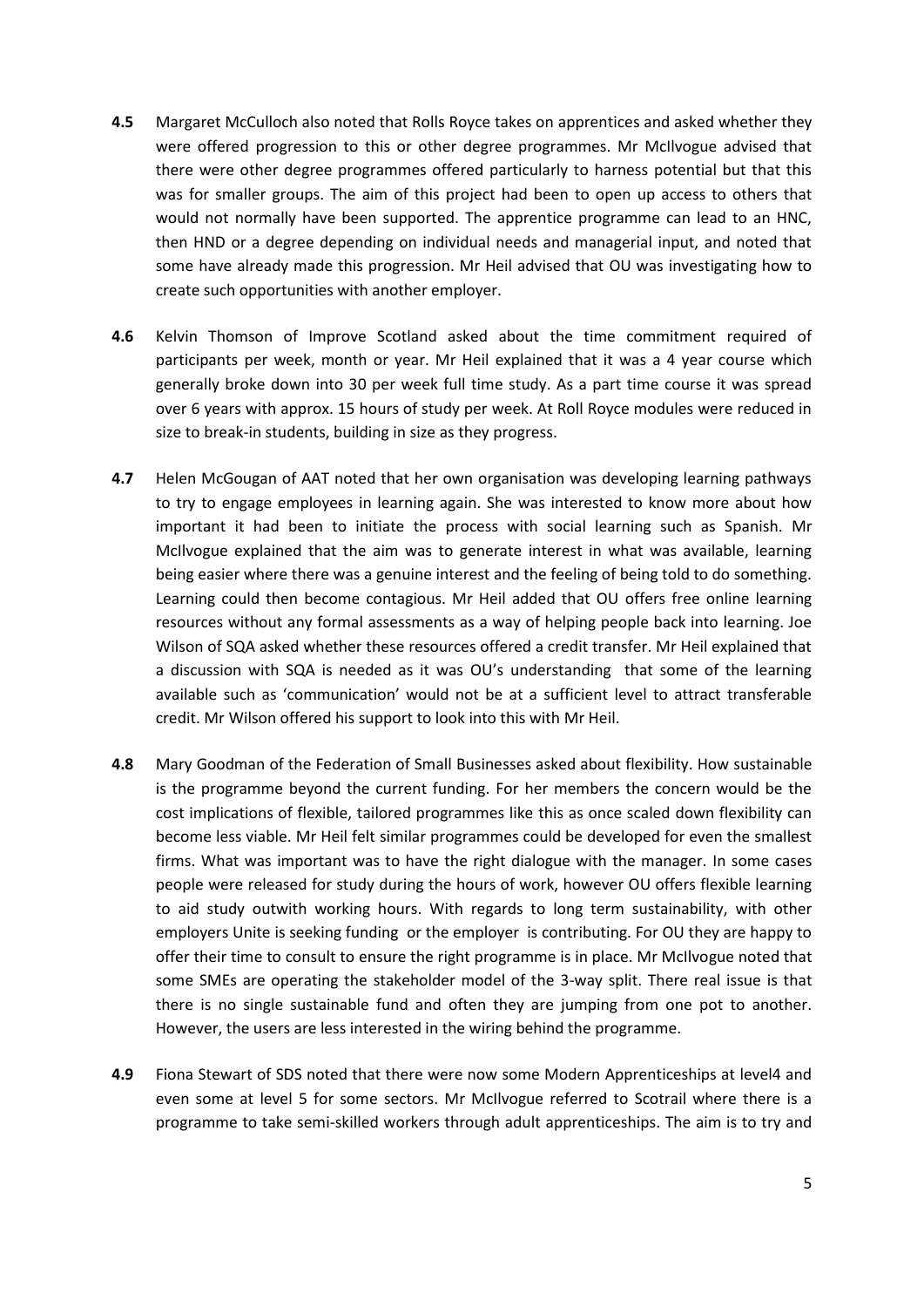provide the employer with an alternative to bringing in people and to utilise the skills of the existing workforce.

- **4.10** Suzanna Motherwell of STUC referred to the Closing the Gap programme noting the success of the model. She asked, in reference to earlier comments, about whether there are figures indicating the involvement from, for example women in work, or carers. Mr McIlvogue said no, but elsewhere they had noted that the gender gap went the other way with fewer men participating.
- **4.11** John Park noted that there remained some barriers in how guidance and careers advisors understood the opportunities to learn at work through vocational training. These attitudes can be reinforced at home. He added that it was possible to rely on the private sector alone to develop the skills needed for the future. Looking at current vacancies the top 10 jobs available did not exist 10 years ago. It is impossible to estimate the number of times an individual will need to reskill and change to support the development of the economy. The case study from OU and Unite is a great example of a partnership aimed at developing a workforce to be ready for future needs and to fulfil new roles. Mr Heil highlighted the importance of workplace learning by quoting the current statistics which indicate 60% of the working population is female and also that 60% of the population is between the ages of 25-45. Sylvia O'Grady of STUC stressed the case study offered a model of best practice. She added that there are over 2000 Union Learning Representatives helping with engagement. There was also a growing trend in social learners becoming more interested in upskilling and should anyone wish to discuss further she welcomed them to get in contact with her.
- **4.12** John Park thanked everyone for their participation in the discussion and particularly the representatives of Open University and Unite for their presentation.

#### **5 A.O.C.B**

- **5.1** John Park noted that many members had been feeding into the workplan and the convenors planned to bring some of these matters forward for discussion at the next meeting. Members were invited to continue to submit ideas for further developing the workplan.
- **5.2** There were no other matters of common business raised.

#### **6 Close and date of next meeting:**

As there was no further business for the Group to discuss the Convenor thanked all members for their contributions and closed the meeting. The next meeting would take place on  $9<sup>th</sup>$ February 2012 at the 12.45pm. The Convenor wished everyone the very best of the season and looked forward to reconvening in the New Year.